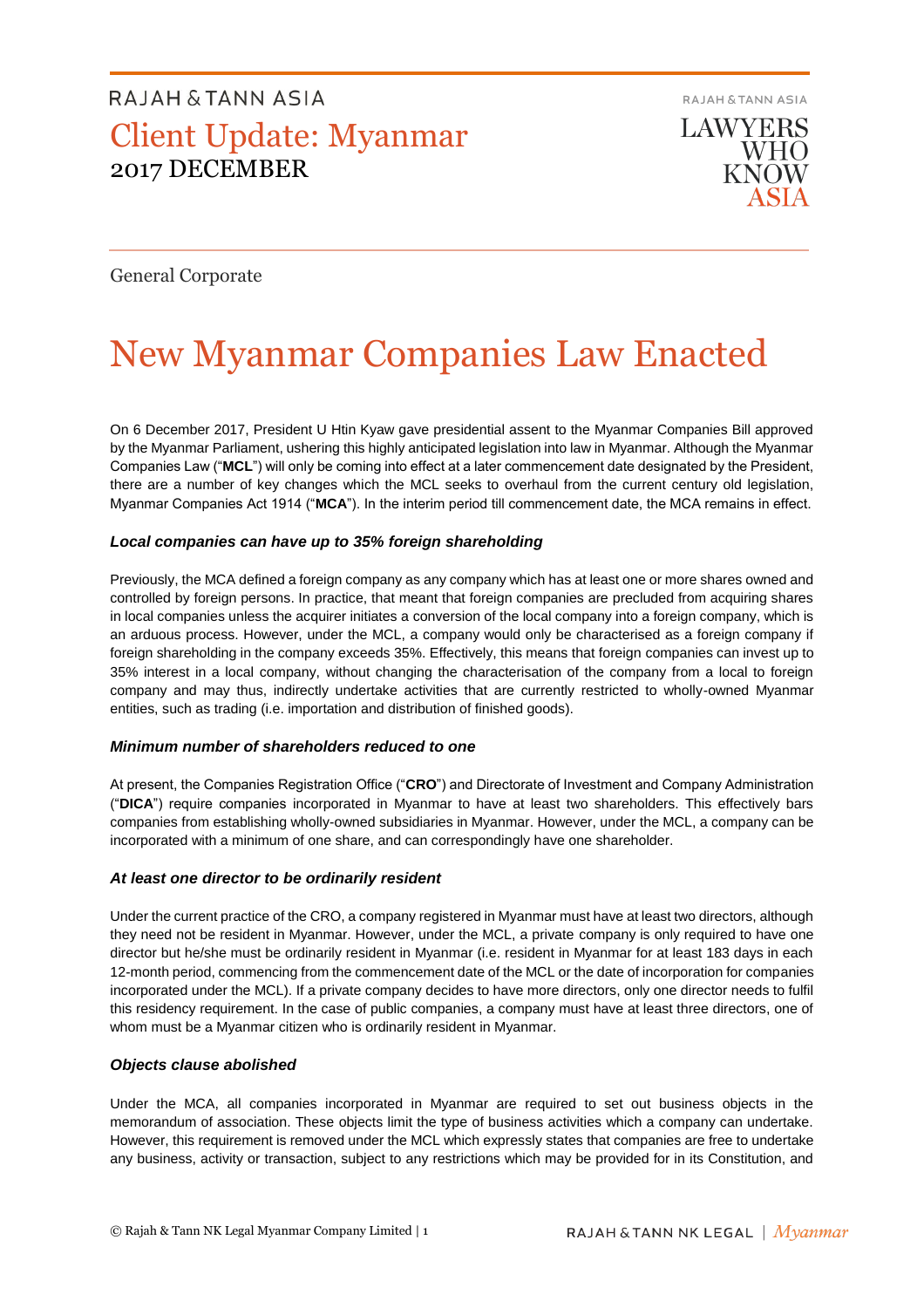RAJAH & TANN ASIA



### General Corporate

compliance with applicable laws and regulations. This would mean that existing restrictions under other laws, including sector-specific restrictions on foreign ownership will continue to apply. For companies enacted under the MCA, the objects clauses within their memorandum and articles of association ("**M&AA**") will continue to apply until the end of the transition period (i.e. 12 months from the commencement date of the MCL).

### *Foreign companies no longer required to obtain Permit to Trade*

Under the MCA, foreign companies are required to obtain a Permit to Trade when applying for a certificate of incorporation. The Permit to Trade, notwithstanding the name, is a general business licence for all foreign companies in Myanmar and does not actually permit foreign companies to undertake trading activities in Myanmar. This requirement is removed under the MCL, which may well simplify and expedite the existing incorporation process.

### *Memorandum and articles of association replaced by Constitution*

Under the MCL, the constitutive document of a company will be referred to as the "Constitution", as opposed to M&AA under the MCA. This is no doubt a change that Singapore companies will be familiar with. The existing M&AAs of companies incorporated under the MCA prior to commencement of the MCL will be deemed to be the Constitution, to the extent it is consistent with the MCL.

### *Requirement for authorised capital and par value abolished*

Under the MCA, a company is permitted to hold shares only up to the amount of authorised capital stated in its memorandum of association registered with the CRO. Any capitalisation beyond the authorised capital requires the company to amend its memorandum of association, a process which typically takes up to five weeks. However, the MCL expressly states that a share will not have a nominal or par value. This removes the authorised capital requirement as well as concept of share premium, thus reducing administrative hurdles in respect of capital raising by companies.

### *Preference shares, shares with weighed voting rights, convertible securities and options*

In keeping up with the changing times, the MCL also clarified the types of shares and securities which a company may issue. These include (i) shares of different classes; (ii) shares which may be redeemable; (iii) shares which have preferential or restricted rights of distributions of capital or income; (iv) shares which have special, limited or conditional voting rights; (v) shares with no voting rights; (vi) options to acquire shares; and (vii) securities convertible into shares. Naturally, the ability of a company to do so is subject to any restrictions in its Constitution and compliance with applicable laws on the issuance.

### *Pre-emptive rights may be removed from the Constitution*

Under the MCA, existing shareholders have a pre-emptive right to purchase shares in proportion to their existing shareholding in the event of new share issuance. Under the MCL, this pre-emptive right no longer applies unless the company has decided to incorporate such a right within the Constitution.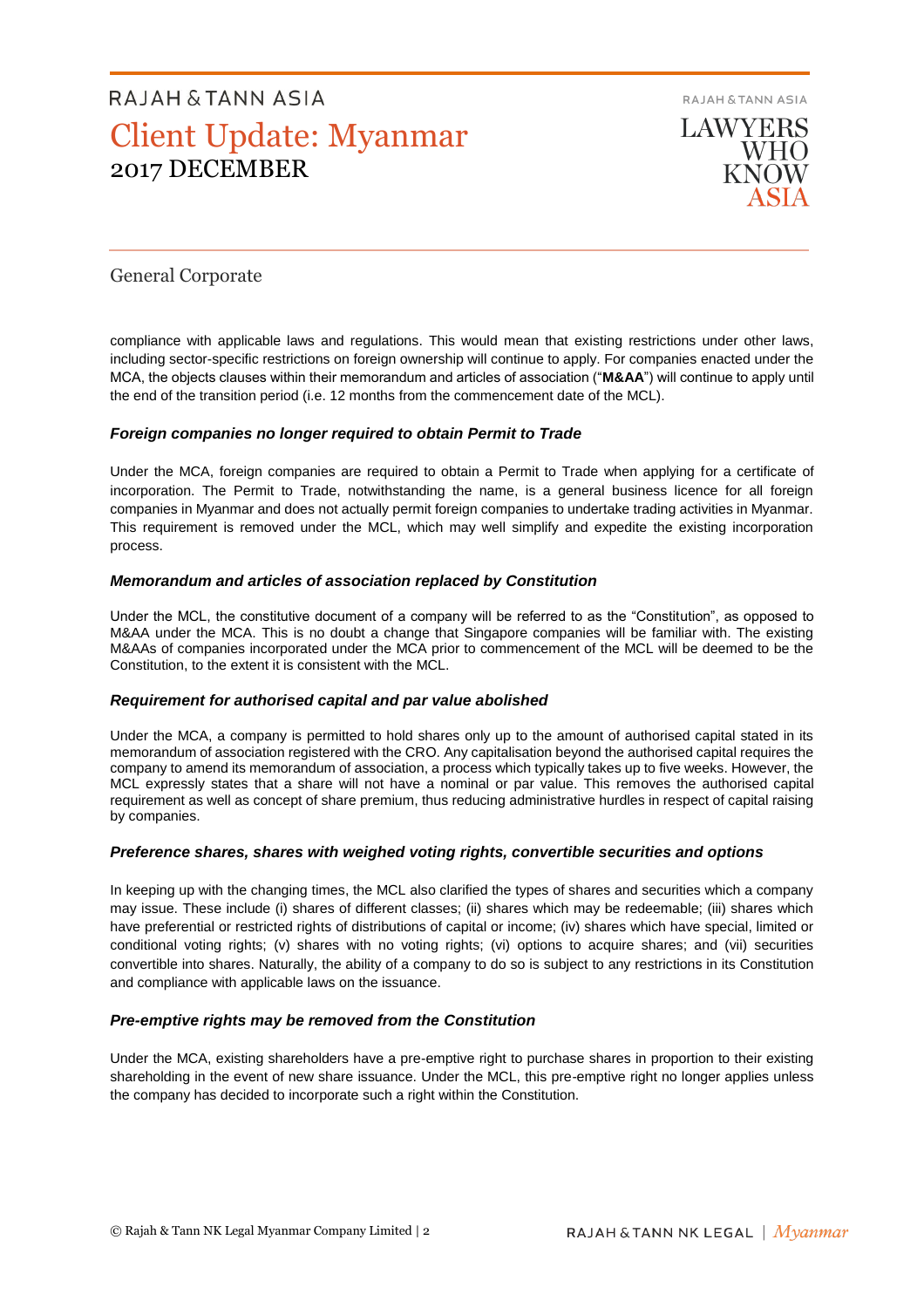**RAJAH & TANN ASIA** 

**LAWYERS WHO KNOW** 

### General Corporate

### *Dividends may be made other than in cash*

The MCL also clarified that dividends can be payable in cash, shares, options or assets. In addition, the MCL enhanced the previous requirement under the MCA that payments of dividends must be made out of profits by introducing the following additional requirements: (i) the company will, immediately after the payment of the dividend, satisfy the solvency test; (ii) the making of the dividend is fair and reasonable to the company's shareholders as a whole; and (iii) the payment of the dividend does not materially prejudice the company's ability to pay its creditors.

### *Court approval no longer required for capital reduction*

Under the MCA, reduction of share capital requires sanction from the Court, which may be applied by way of petition. However, under the MCL, the Court's approval of the capital reduction is no longer required. Instead, the MCL prescribes the level of shareholders' approval required depending on the type of capital reduction. For example, if the capital reduction is an equal reduction (i.e. ordinary shares, applied to each shareholder in proportion, on the same terms and conditions), only an ordinary resolution at a general meeting of the company is required.

### *Directors' duties codified*

The MCL also prescribed a set of directors' duties, which largely reflects common law principles on director's duties and broadly include: (i) duty to act with care and diligence; (ii) duty to act in good faith in the company's best interest; (iii) duty to not abuse position or misuse information; (iv) duty to abide by law and Constitution of the company; and (v) duty to avoid reckless trading. This is considerably more extensive than what is currently set out in the MCA.

### *Removal of concept of managing agent*

The MCL also removed the concept of managing agent. To elaborate, a managing agent is defined under the MCA as "a person, firm or company entitled to the management of the whole affairs of a company, by virtue of an agreement with the company and under the control and direction except to the extent, if any, otherwise provided for in such agreement and includes any person, firm or company occupying such position by whatever name called". This concept is removed as the MCL now makes it clear that all managing agent arrangements must be terminated from the commencement date of the MCL, and any such person shall be deemed to be a director of the company.

### *Concluding remarks*

The passing of the MCL is a momentous milestone in Myanmar's journey of legal reforms and seeks to modernise an archaic legislation that is ill-suited to present day commerce and needs of international businesses. It also paves the way for tremendous fund-raising opportunities by Myanmar companies and potentially allows foreign investors to access the Yangon Stock Exchange which is currently limited to local investors. The lifting of restrictions on investing in local companies (albeit limited to a minority 35% stake) is clearly welcomed.

Importantly, the passing of this important legislation sends a positive signal to foreign investors amidst a challenging economic environment for Myanmar, alongside an ongoing humanitarian crisis in Rakhine State. In short, it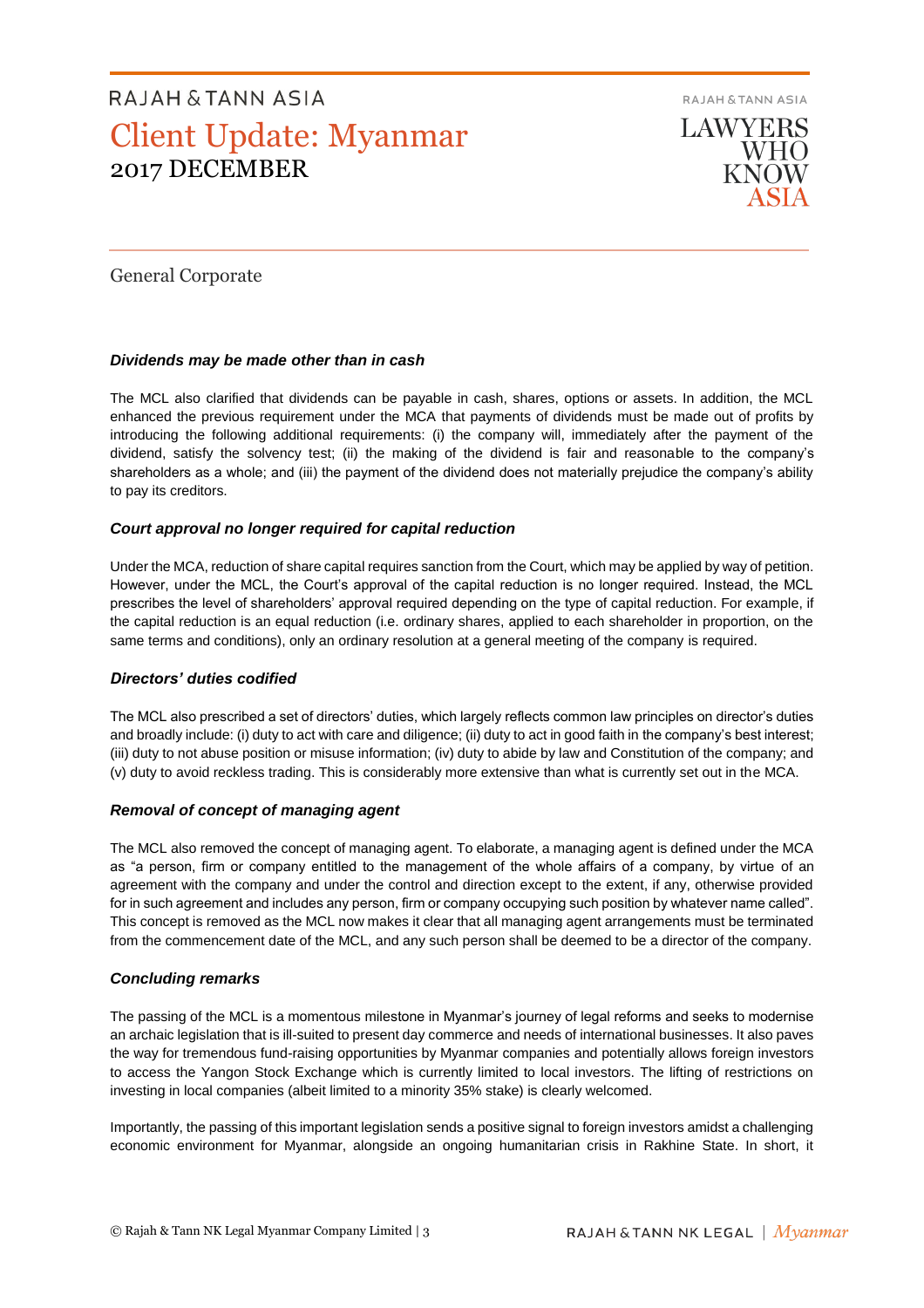**RAJAH & TANN ASIA** 



### General Corporate

demonstrated to the world that Myanmar is still open for business. Alongside the reforms to the foreign investment regime introduced last October and this April, the MCL further opens up restricted sectors to foreign participation and could well be the catalyst needed to stimulate the economy of Myanmar, which remains heavily dependent on foreign investment.

Lastly, as a sign of Myanmar moving with the times, the MCL grants DICA the power and duty to maintain a company registry and prescribes a procedure in respect of registration of corporate documents. In this respect, DICA has announced that it intends to launch an online registry and electronic filing system for companies before implementation of the MCL. Therefore, it may take several months before the MCL can be put into effect, considering the internal administrative changes which DICA and CRO will need to put in place in order to effectively implement the MCL.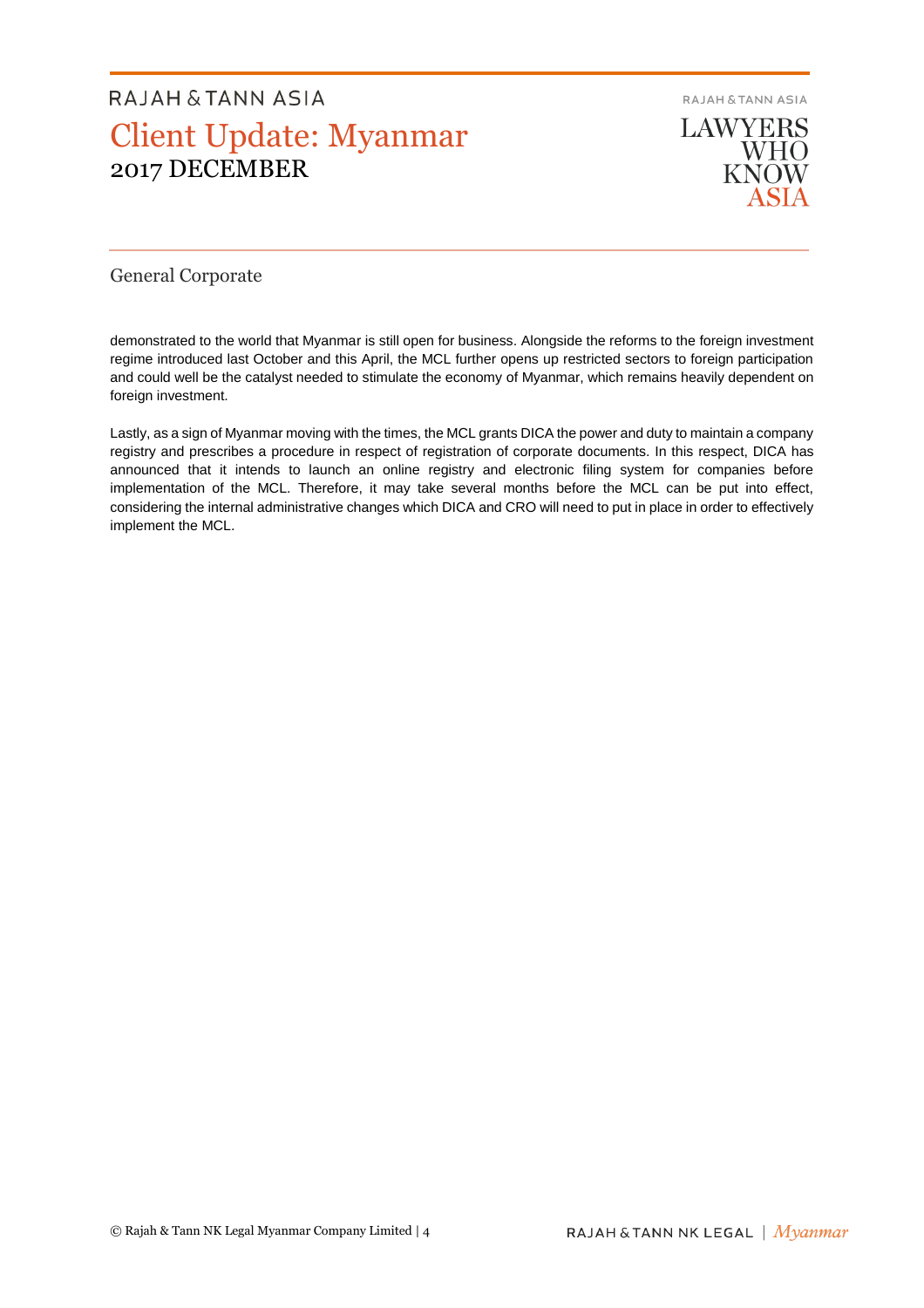**RAJAH & TANN ASIA** 

**LAWYERS WHO**<br>KNOW ASIA

## **Contacts**



### **Chester Toh**

Partner Co-Head, Myanmar Practice Rajah & Tann Singapore LLP

D +65 6232 0220 M +95 9 4500 59464 F +65 6428 2208 [chester.toh@rajahtann.com](mailto:chester.toh@rajahtann.com)



#### **Jainil Bhandari** Partner Co-Head, Myanmar Practice Rajah & Tann Singapore LLP

D +65 6232 0601 F +65 6428 2071 [jainil.bhandari@rajahtann.com](mailto:jainil.bhandari@rajahtann.com)



**Dr. Min Thein** Partner Rajah & Tann NK Legal Myanmar

D +951 7304 0763 F +951 9345 348 [min.thein@rajahtann.com](mailto:min.thein@rajahtann.com)



**Lester Chua** Associate Director Rajah & Tann NK Legal Myanmar

D +951 7304 0763 F +951 9345 348 [lester.chua@rajahtann.com](mailto:lester.chua@rajahtann.com)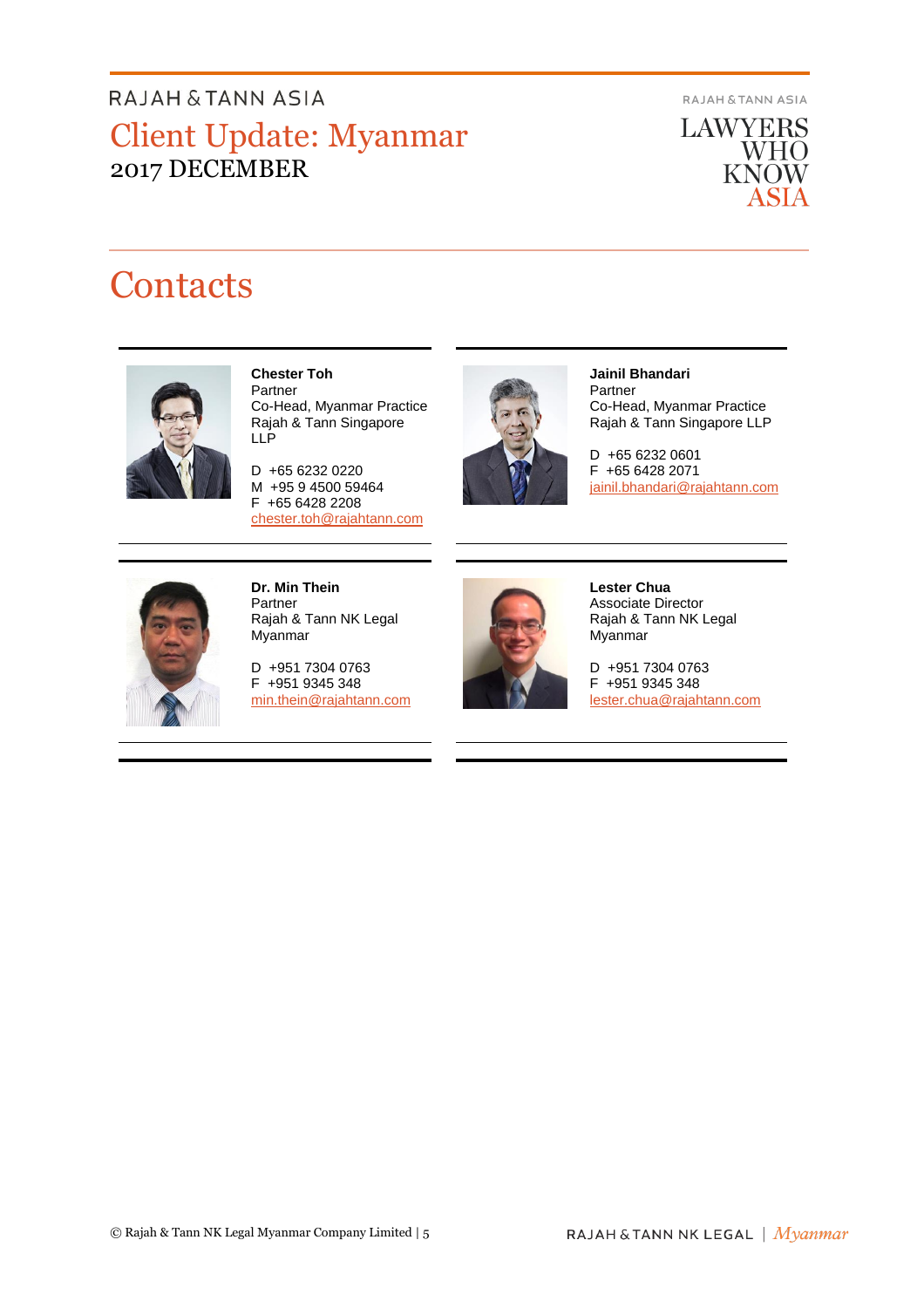**RAJAH & TANN ASIA** 

**LAWYERS WHO** KNOW

## Our Regional Contacts

### RAJAH & TANN | Singapore

**Rajah & Tann Singapore LLP** T +65 6535 3600 F +65 6225 9630 sg.rajahtannasia.com

### R&T SOK & HENG | Cambodia

**R&T Sok & Heng Law Office** T +855 23 963 112 / 113 F +855 23 963 116 kh.rajahtannasia.com

RAJAH & TANN 立杰上海 SHANGHAI REPRESENTATIVE OFFICE | China

### **Rajah & Tann Singapore LLP Shanghai Representative Office** T +86 21 6120 8818 F +86 21 6120 8820 cn.rajahtannasia.com

### ASSEGAF HAMZAH & PARTNERS | Indonesia

### **Assegaf Hamzah & Partners**

**Jakarta Office** T +62 21 2555 7800 F +62 21 2555 7899

### **Surabaya Office**

T +62 31 5116 4550 F +62 31 5116 4560 www.ahp.co.id

### RAJAH & TANN | Lao PDR

**Rajah & Tann (Laos) Sole Co., Ltd.** T +856 21 454 239 F +856 21 285 261 la.rajahtannasia.com

### **CHRISTOPHER & LEE ONG** | Malaysia

**Christopher & Lee Ong** T +60 3 2273 1919 F +60 3 2273 8310 www.christopherleeong.com

### RAJAH & TANN NK LEGAL | *Myanmar*

**Rajah & Tann NK Legal Myanmar Company Limited** T +95 9 7304 0763 / +95 1 9345 343 / +95 1 9345 346 F +95 1 9345 348 mm.rajahtannasia.com

**GATMAYTAN YAP PATACSIL** GUTIERREZ & PROTACIO (C&G LAW) | Philippines

**Gatmaytan Yap Patacsil Gutierrez & Protacio (C&G Law)**  T +632 894 0377 to 79 / +632 894 4931 to 32 / +632 552 1977 F +632 552 1978 www.cagatlaw.com

### RAJAH & TANN | *Thailand*

**R&T Asia (Thailand) Limited** T +66 2 656 1991 F +66 2 656 0833 th.rajahtannasia.com

#### RAJAH & TANN LCT LAWYERS | Vietnam

### **Rajah & Tann LCT Lawyers**

**Ho Chi Minh City Office** T +84 28 3821 2382 / +84 28 3821 2673 F +84 28 3520 8206

#### **Hanoi Office**

T +84 24 3267 6127 F +84 24 3267 6128 www.rajahtannlct.com

Member firms are constituted and regulated in accordance with local legal requirements and where regulations require, are independently owned and managed. Services are provided independently by each Member firm pursuant to the applicable terms of engagement between the Member firm and the client.